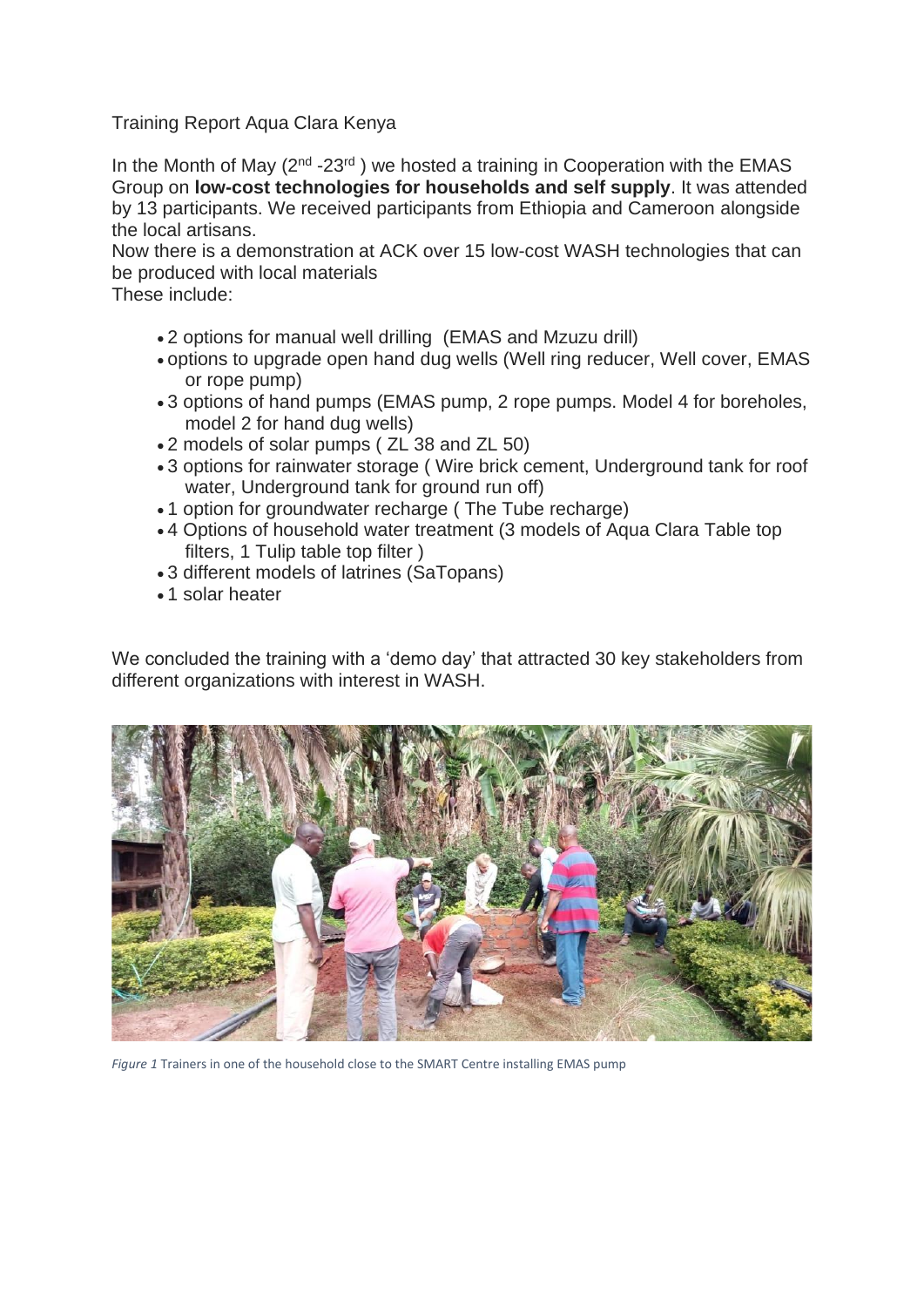

*Figure 2* Trainers at the SMART Centre workshop



*Figure 3* Ongoing training at Kakamega